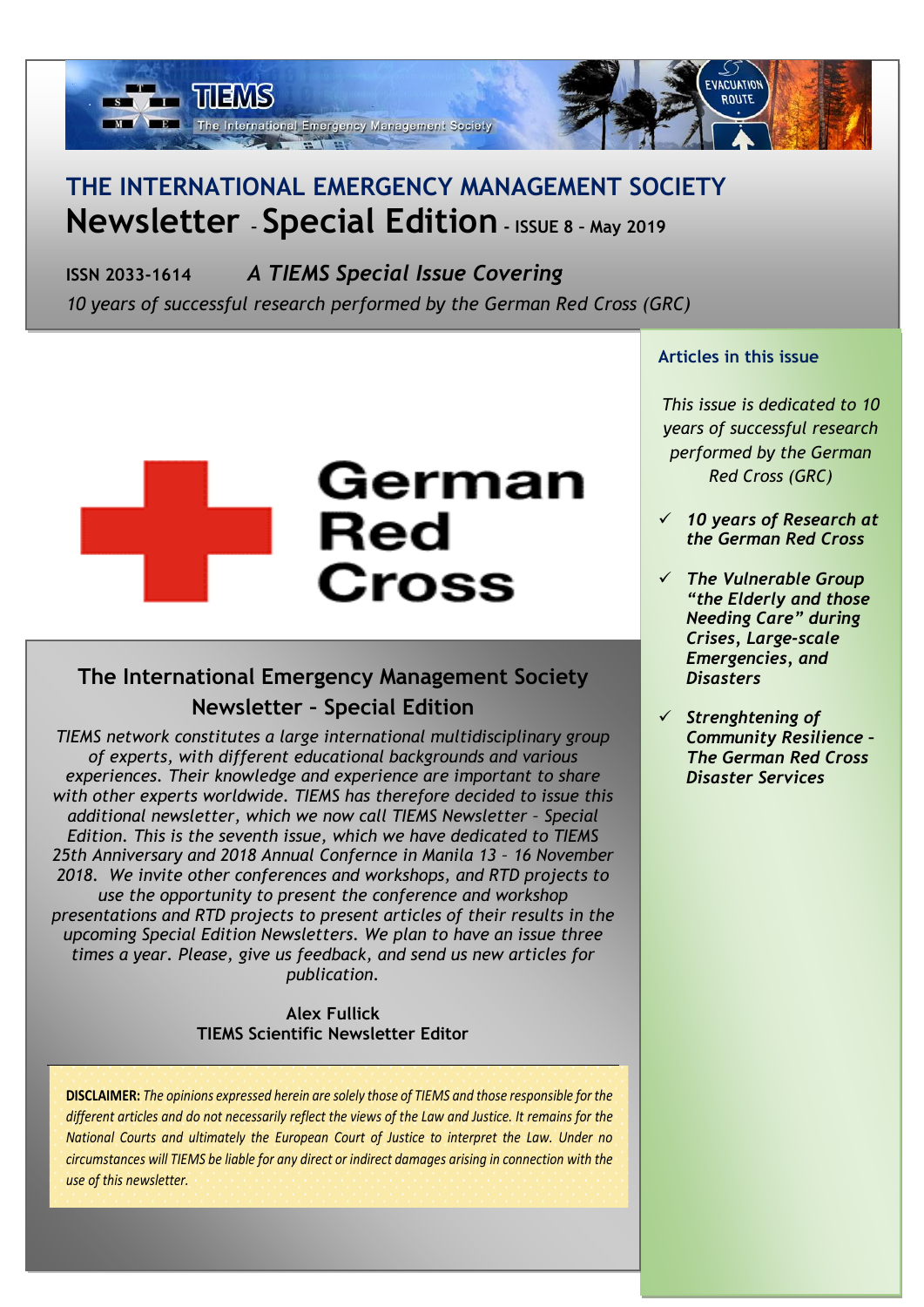### **Table of Contents**

| The Vulnerable Group "the Elderly and those Needing Care" during<br>Crises, Large-scale Emergencies, and Disasters 6<br>Strenghtening of Community Resilience - The German Red Cross |  |  |
|--------------------------------------------------------------------------------------------------------------------------------------------------------------------------------------|--|--|
|                                                                                                                                                                                      |  |  |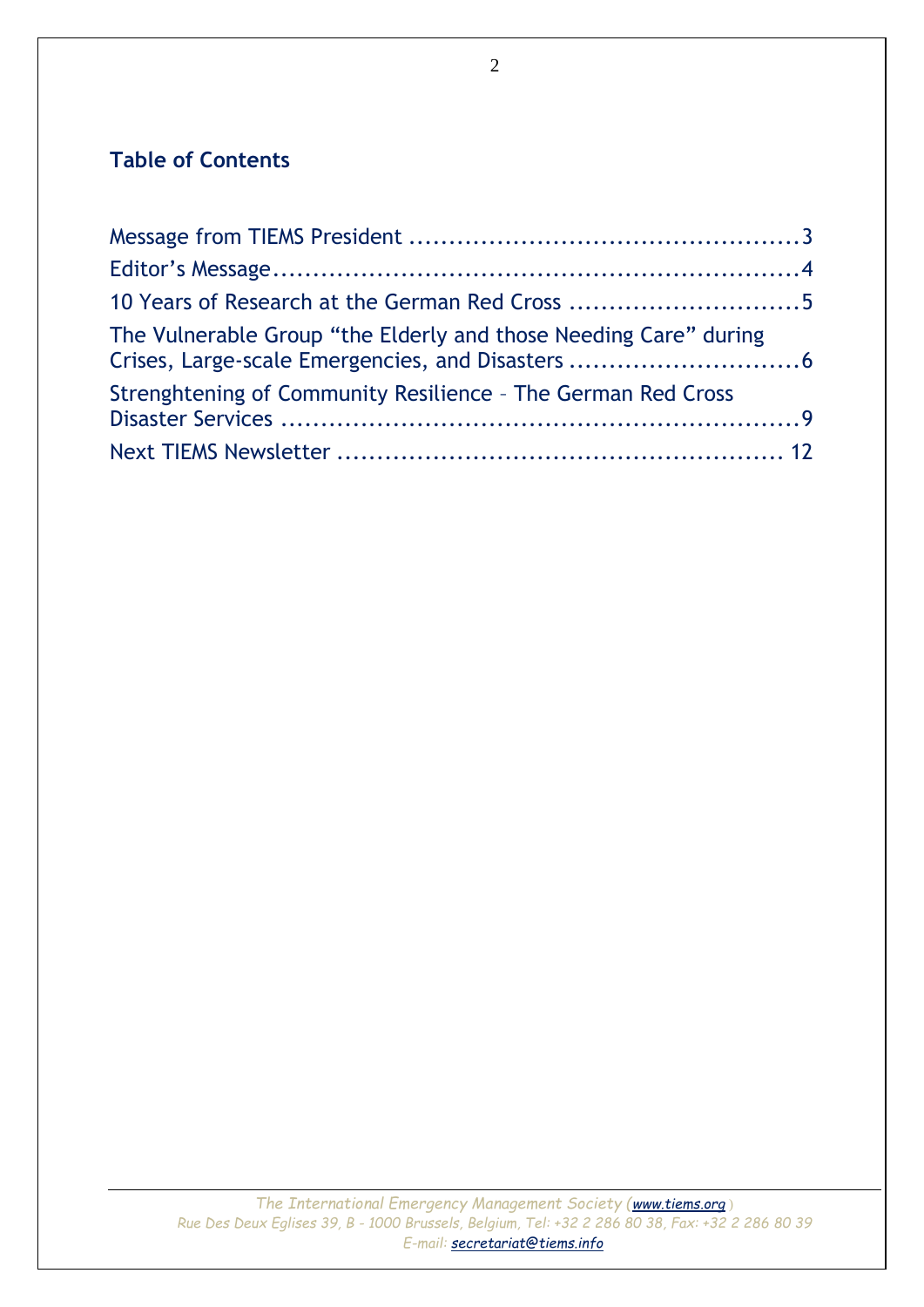### **Message from TIEMS President**

<span id="page-2-0"></span>I am proud and honoured to introduce you to this special edition of TIEMS Newsletter, where we cover the German Red Cross Research activities over 10 years.

Red Cross does a remarkable job worldwide, with their humanitarian aid to suffering people due to wars and conflicts and disasters or elsewhere where humanitarian assistance is needed. This is something I think most people are aware of worldwide. However, Red Cross, and in this respect the German Branch, also does important Research activities. It is therefore a pleasure to describe their research activities and results in this special TIEMS Newsletter, and distribute it through TIEMS worldwide network. I also like to congratulate them with this valuable contribution.

#### **Red Cross and TIEMS**

Red Cross and TIEMS are complimentary organizations, where as Red Cros focus on humanitarian assistance where needed, TIEMS focus is on education, training and certification in emergency management and disaster response and through this contribute to build more resilient soccieties worldwide.

We meet Red Cross in many settings worldwide, and we cooperate when the opportunity is there, and thus recognize each others competences and skills. We both focus on improving preparedness and readiness, but also on reducing the suffering of those hit by a disasters.

For both of us, volunteers are important, and they do a remarkable job by their dedication and passion for helping others and striving towards building more resileint societies worldwide. We are both thankful for this contribution from volunteers and only like to encourage more people to join these volunteer forces.

Besides, getting the feeling of doing some good, and helping those in worse situation than ourselves, it is also a BIG family their to join, and finding friendship with other volunteers.

Both Red Cross and TIEMS welcome more volunteers to join us worldwide.

#### **TIEMS is a Small Worldwide Actor**

When above is said about Red Cross and TIEMS, I like to underline that TIEMS is a small and young worldwide actor, compared to Red Cross with their long history, track record and size worldwide. TIEMS has only been around for 26 years, since our inaguration in Washington DC in 1993. We also concentrate on the educational element and is not operative during disaster like Red Cross worldwide.

However, TIEMS International Network of Experts (TIGE), see:

[http://www.tiems.info/images/pdfs/TIEMS-](http://www.tiems.info/images/pdfs/TIEMS-2017-International-Group-of-Experts-ex-emails.pdf)[2017-International-Group-of-Experts-ex](http://www.tiems.info/images/pdfs/TIEMS-2017-International-Group-of-Experts-ex-emails.pdf)[emails.pdf](http://www.tiems.info/images/pdfs/TIEMS-2017-International-Group-of-Experts-ex-emails.pdf)

comprises around 100 experts from more than 25 countries with different education, background and experience, and they are all important ambassadors for TIEMS when their expertise is needed. They also create local activity in TIEMS chapters and thus achive improving the communication between the locals and international experts. This communication is seeing to it that the different cultural aspects of emergency management and disaster response are added value.

Have a Good reading !



Oslo 14th May 2019 *K. Harald Drager TIEMS President*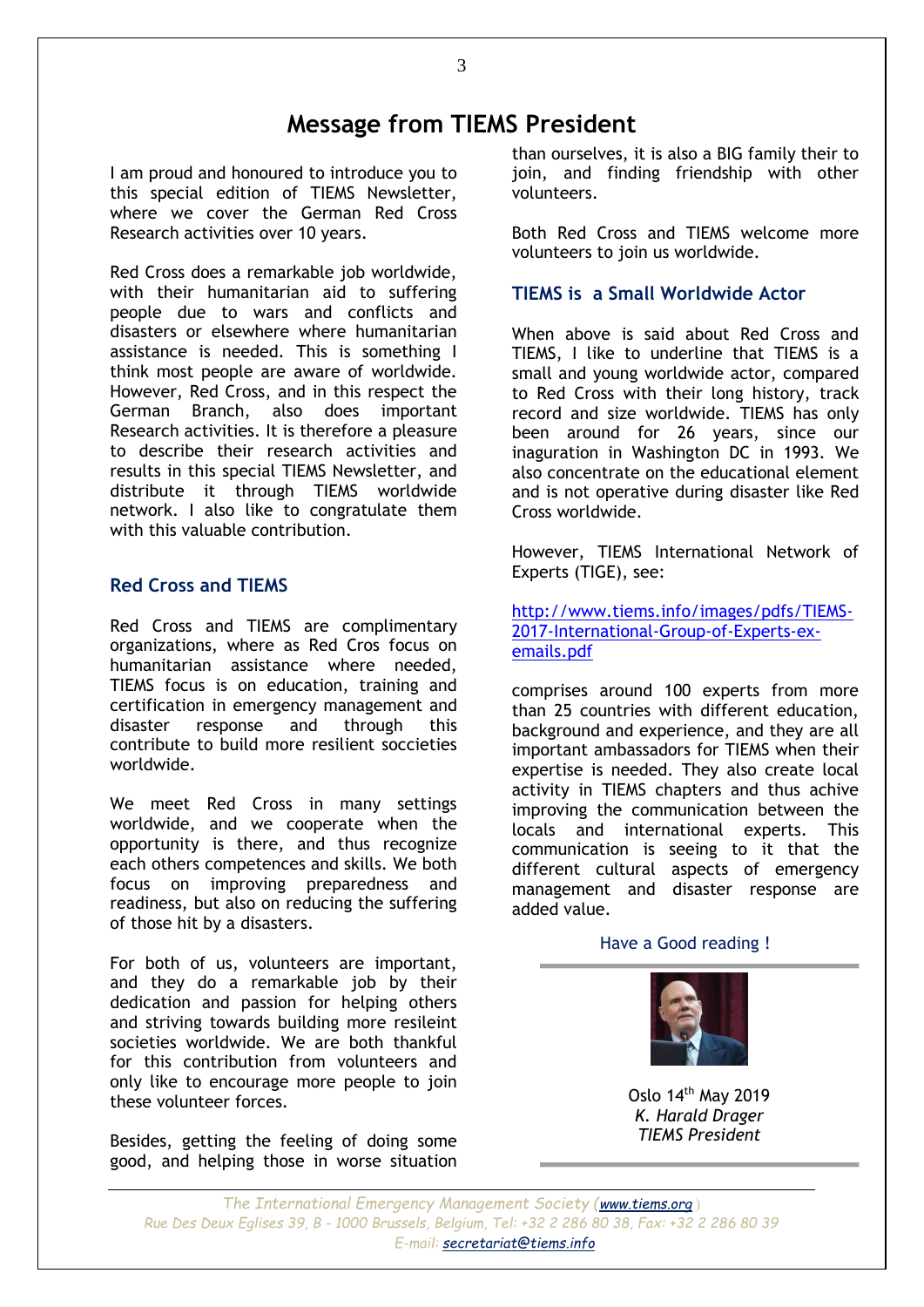### **Editor's Message**

<span id="page-3-0"></span>

**Alex Fullick**

Hello and welcome dear readers to the latest installment of the TIEMS Special Edition Newsletter! Today I'd like to welcome and congratulate the organization that is our focus of this edition; The German Red Cross (GRC) for 10 years of amazing research!

The GRC team approached TIEMS and asked if we'd be interested in publishing something about their research success and milestone and after reviewing some of the material on their website, which you can download for FREE, we thought it would be a great idea to help get their work out to you, our readers.

As their site states, "the GRC has a central role as a mediator between science, industry and participants in civil protection", which is more than what we usually hear when it comes to the Red Cross. Like me, you're probably used to seeing the Red Cross responding to disasters and offer aid to people in dire straits as a result of a calamitous event so it's wonderful to know the organization continues to grow not just in disaster response but in research.

Their website (www.grc-research.de ) offer lots of information and includes several research papers that are available to the public and private sectors – for free. In this newsletter and with the permission of the GRC, we're providing two (2) volumes of their research; the first on Vulnerable Groups and the second on Strengthening Community Resilience.

I hope you enjoy the papers enclosed and benefit from the great work performed by the German Red Cross. Congratulation to the GRC team for 10 great years of work – and many more to come.

Don't forget, the next Annual TIEMS Conference will be held in Seoul, Korea November 12- 15, 2019 so keep an eye out for announcements and details. See you in Seoul! #seeyouinseoul

Thanks for reading and enjoy! Alex Fullick

Editor – TIEMS Special Edition Newsletter

4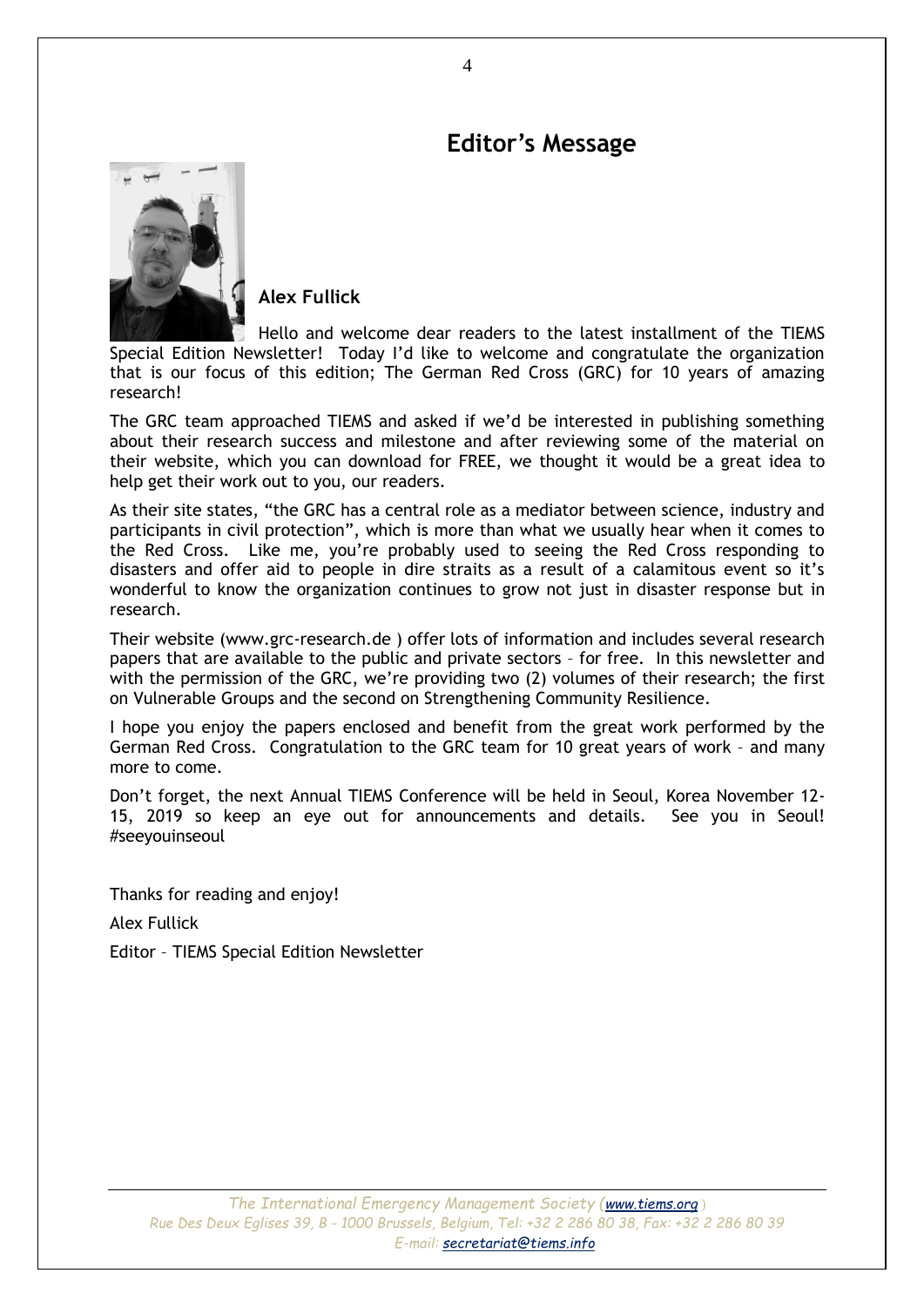### <span id="page-4-0"></span>**10 Years of Research at the German Red Cross**



The German Red Cross (GRC) started its first research project together with partners from the civil security research in March 2009. This marked the beginning of the successfully ongoing research and development work. For ten years now, GRC national headquarters actively participates in all academically relevant discourses and conducts applicationoriented research, either in cooperation with partners or independently. The main research interest is on observing and analysing societal development and technical innovations informed by knowledge gained from GRC operations on the ground. The GRC Research department has developed a viable method of applying research findings in practice already during research implementation.



Between 2009 and 2019, 10 research projects have been successfully implemented while 3 others are currently in progress. Through its research engagement, GRC has been cooperating with 118 different project partners from academia, industry, health and welfare as well as administrative and public authorities and organizations responsible for public safety. Since 2014 the findings are being published in a research publication series. As of December 2018, around 65.000 copies have been ordered by entities of the GRC federal structure. Additionally, copies were requested from public authorities and organizations responsible for safety in Germany, Austria and Switzerland. To meet the growing interest in GRC's research engagement from non-German-speaking regions two research publication series have been translated into English as well.

Since the middle of 2018 the website [www.grc-research.de](http://www.grc-research.de/) is online. Here, all information, applications and videos of the current and completed projects as well as the research publication series and further publications can be found (*FREE DOWNLOAD!!*).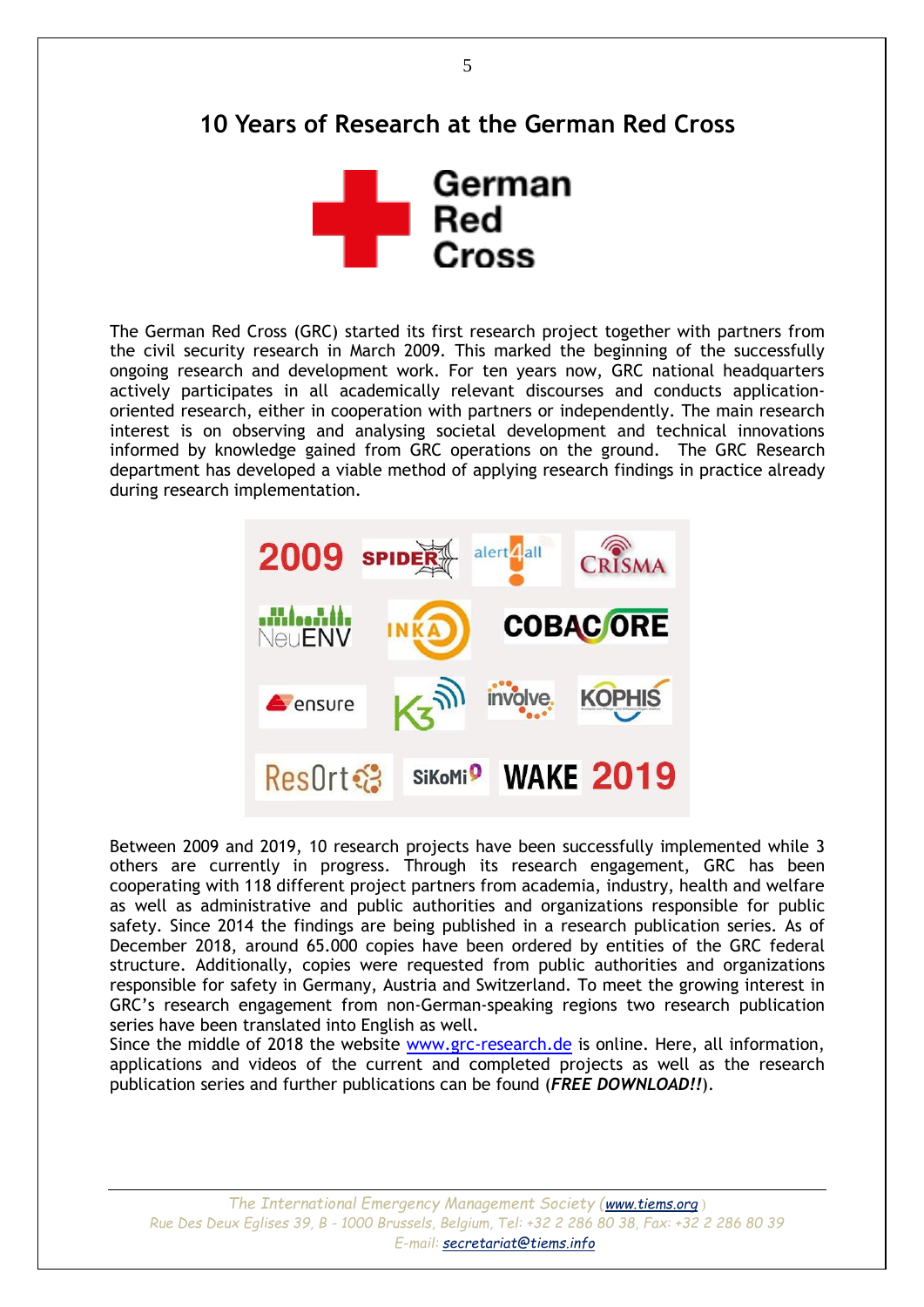### <span id="page-5-0"></span>**The Vulnerable Group "the Elderly and those Needing Care" during Crises, Large-scale Emergencies, and Disasters**

German Red Cross National Headquarters



The Vulnerable Group "the Elderly and those Needing Care" during Crises, **Large-scale Emergencies, and Disasters** 



Research Writings

*The International Emergency Management Society ([www.tiems.org](http://www.tiems.org/)* ) *Rue Des Deux Eglises 39, B - 1000 Brussels, Belgium, Tel: +32 2 286 80 38, Fax: +32 2 286 80 39 E-mail: [secretariat@tiems.info](mailto:secretariat@tiems.info)*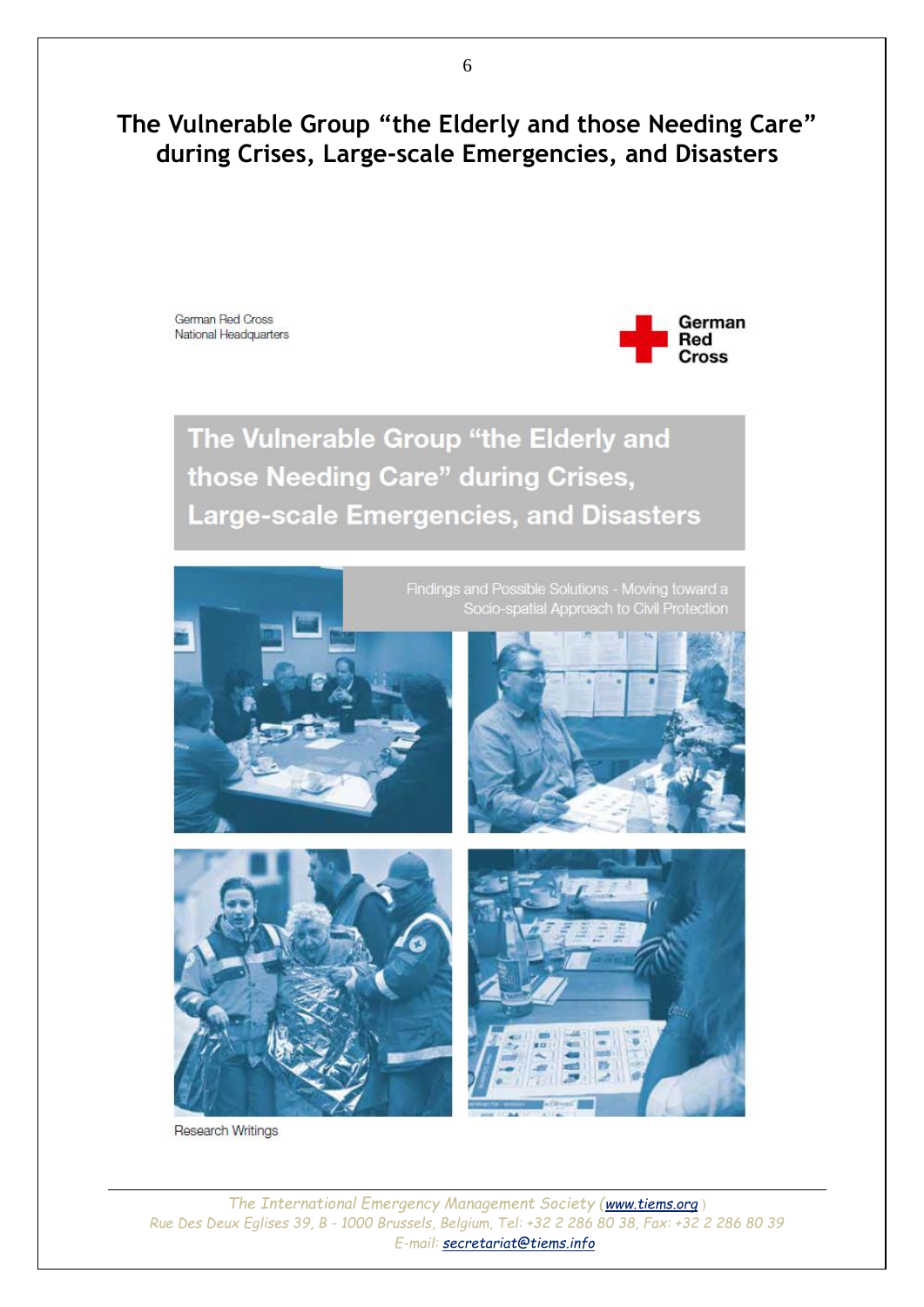The elderly and those needing extra care and nursing are currently given little consideration in disaster management. Experience from disaster management deployments clearly show that these groups are not given direct consideration and responders often are not aware of what their special needs for care are. The sixth volume of the "Research Writings" from the German Red Cross (GRC) therefore examines the target group "the elderly and those in need of care during crises, large-scale emergencies, and disasters" and their place in the German disaster management system. Here, the focus is on the elderly requiring care who are being cared for at home.

This volume in the publication series aims to help draw more of the attention of agencies and organisations with safety-related duties toward "elderly persons receiving care at home", to illuminate the needs of people requiring care and assistance, and to present proposed solutions. This is because neither research nor practical measures up to this point have considered this topic in detail. Reference is also made to two topics central to the future of disaster management: The ageing of society with the associated changes and challenges for the German disaster management system as well as an equal and networkbased collaboration with the public health sector to manage crises and disasters, with particular consideration given to the increasing number of people receiving medical care at home. As a national aid society and charity organisation, the GRC has unique requirements for mediating between the two areas.

The "Research in Civil Protection" carried out by the German Red Cross therefore ties in to the organisation's own findings and research needs. In 2012, a needs survey was carried out across the entire organisation to find out which research topics and questions should be considered most important, based on experience (in the field). Those surveyed listed, among others, "the effects of demographic change on civil protection", "the strengthening of a population's ability to help itself", and "improved risk communication before and during emergencies" as topics that should be the focus of future research.

Furthermore, as part of the "Flood Work Group" established in 2013, the GRC provincial branches formulated concrete evaluation focuses based on direct experience from field work responding to the floods in 2013 in Germany (and other European countries). The work group made it clear that the already high number of people, which is expected to increase further in the future, needing care or assistance at home is a big challenge for responders. This was also confirmed in a survey of the 19 GRC provincial branches in the winter of 2016/2017 regarding vulnerable groups. Many of the people interviewed stated that, among others, the elderly and those needing care had more of a need for help in response situations. Some of the people surveyed stated that the numbers of people needing care at home, so those receiving home care, is increasing.The needs formulated by the operative units of the GRC served as a guide for these research activities and therefore also for this volume of the publication series.

Based on the organisation survey and findings from past field work, the German Red Cross was involved in initiating and leading the development of a research project aiming to support people needing care and assistance, and their friends and family during crises, which also took into consideration the described research needs of the GRC. The research project KOPHIS4, which is an acronym for the German phrase meaning "Contexts for Supporting Persons Needing Care and Assistance", is being led by the GRC from 2016 to 2019 and is executed together with four other research partners from science and business. KOPHIS was supported by the Federal Ministry of Education and Research as part of its research for civil safety. KOPHIS was the first research project nationwide to explicitly address the group of people needing care and assistance during crises and disasters. During this project, the participative research approach transformed the vulnerable population into participants and practically promoted socially-oriented networking of relevant actors to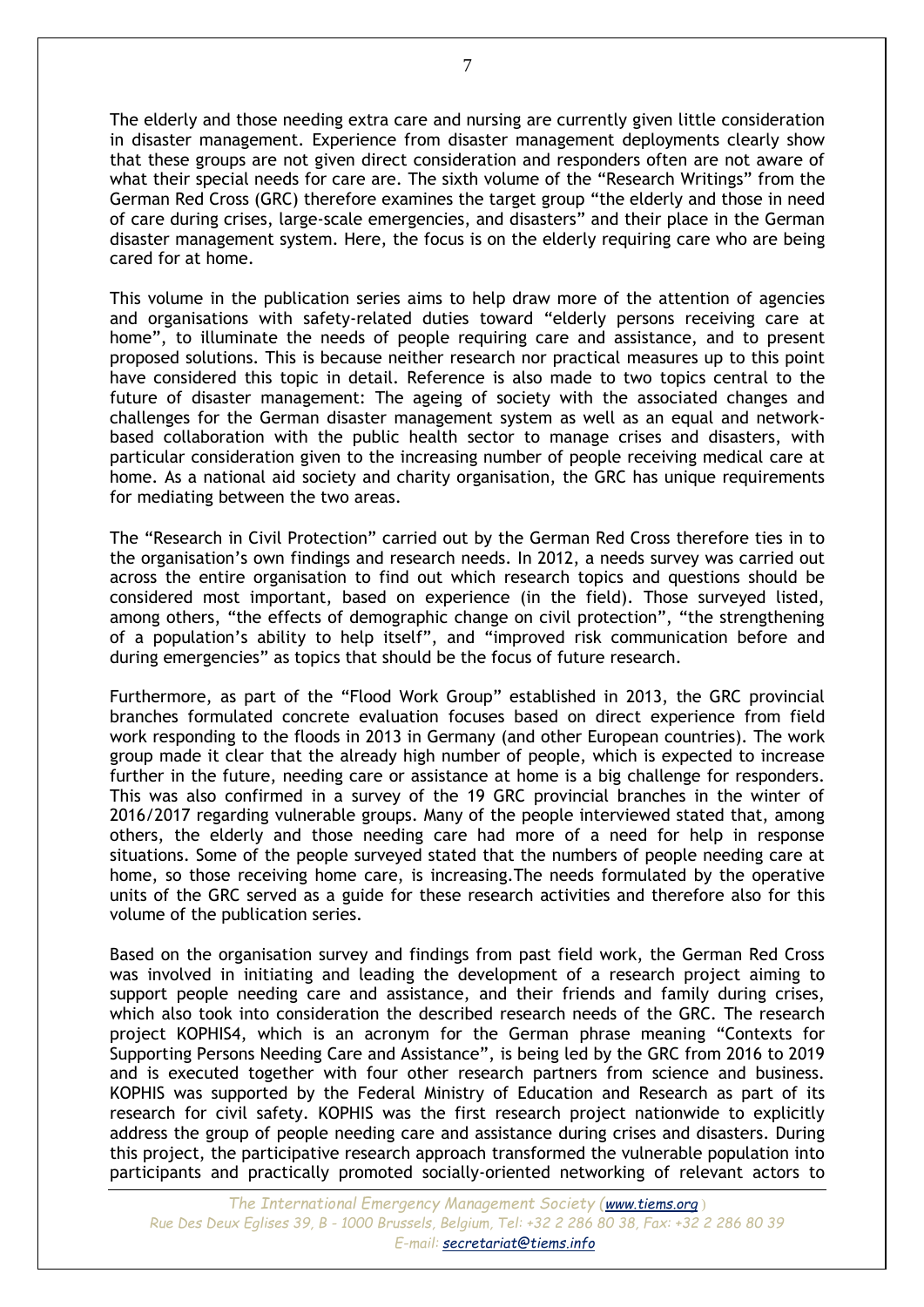support the target group in the model region. With this target group, the participative nature of the research, and the concrete networking activities, KOPHIS goes far beyond current discussions in civil protection to interlace scientific demands with practical application. The collected articles from organisation partners of KOPHIS were published in a book of collected works. The elderly and those needing care at home are not a uniform group. Particularly when it comes to age, needs and personal resources can vary considerably, as can the social and economic conditions. It can, however, generally be assumed that the elderly and those needing care are particularly prone to injury and are highly vulnerable during crises or disaster situations. In disaster research, the term "vulnerability" has been under discussion for some years now. In the research project INVOLVE, in which the German Red Cross is participating as a project partner, vulnerable people are defined as those who, for various reasons, are more exposed to the negative effects of a crisis or disaster than other populations might be. For this publication in particular, a group-oriented understanding of vulnerability is used. The advantage of this is that the group defined in this way receives special attention in disaster management and supportive disaster management measures will also be implemented to help this group specifically. Throughout the rest of the text, we would therefore like to suggest the following definition, with consideration given to protecting the population.

According to the suggested definition, persons in need of extra care are considered vulnerable. This is because needing care – particularly as specified in the Long-Term Care Insurance Act on a daily basis indicates that a person is dependent on support; meaning that persons needing care require assistance from others.The orientation of this GRC volume of writings on the vulnerable group of the elderly and those needing care corresponds to the Sendai Framework for Disaster Risk Reduction 2015-2030 by the United Nations. There it states that low-threshold, non-discriminatory, and inclusive participation of all people is essential to disaster risk reduction and that special attention should be given here to those who are disproportionately affected by disasters. Within the process, the perspective, age, gender, disabilities, and culture should be taken into account and integrated into all corresponding areas of policy and practice.

Elsewhere in the document, it also states that people with life-threatening and chronic illnesses should be taken into consideration on national and local levels in all policy concepts and plans according to their specific needs, in order to manage their risks before, during, and after disasters.

This part of the research publication series is based on literature and internet research as well as discussions with experts and field reports. It serves as an introduction to the content of the topic and introduces the formats and solution approaches developed during the course of the KOPHIS research project. The article is divided into the following chapters: Starting with

Chapter 2, information is first presented on the topic of age, need for care, and the ways in which this may uniquely affect the disaster situation. Chapter 3 showcases experience and challenges associated with the elderly needing care during crises, large-scale emergencies, and disasters. Chapter 4 utilises research to explore the question of how elderly people and those needing care being looked after at home can be supported during crises, large-scale emergencies, and disasters. Finally, Chapter 5 outlines the KOPHIS research project and in the final Chapter 6, the results are summarised giving consideration to a socio-spatial approach ("Sozialraumorientierung") to civil protection.

The document in full is openly available via [this link.](https://www.drk.de/fileadmin/user_upload/Forschung/schriftenreihe/Band_6/Band_VI_englisch.pdf)

*The International Emergency Management Society ([www.tiems.org](http://www.tiems.org/)* ) *Rue Des Deux Eglises 39, B - 1000 Brussels, Belgium, Tel: +32 2 286 80 38, Fax: +32 2 286 80 39 E-mail: [secretariat@tiems.info](mailto:secretariat@tiems.info)*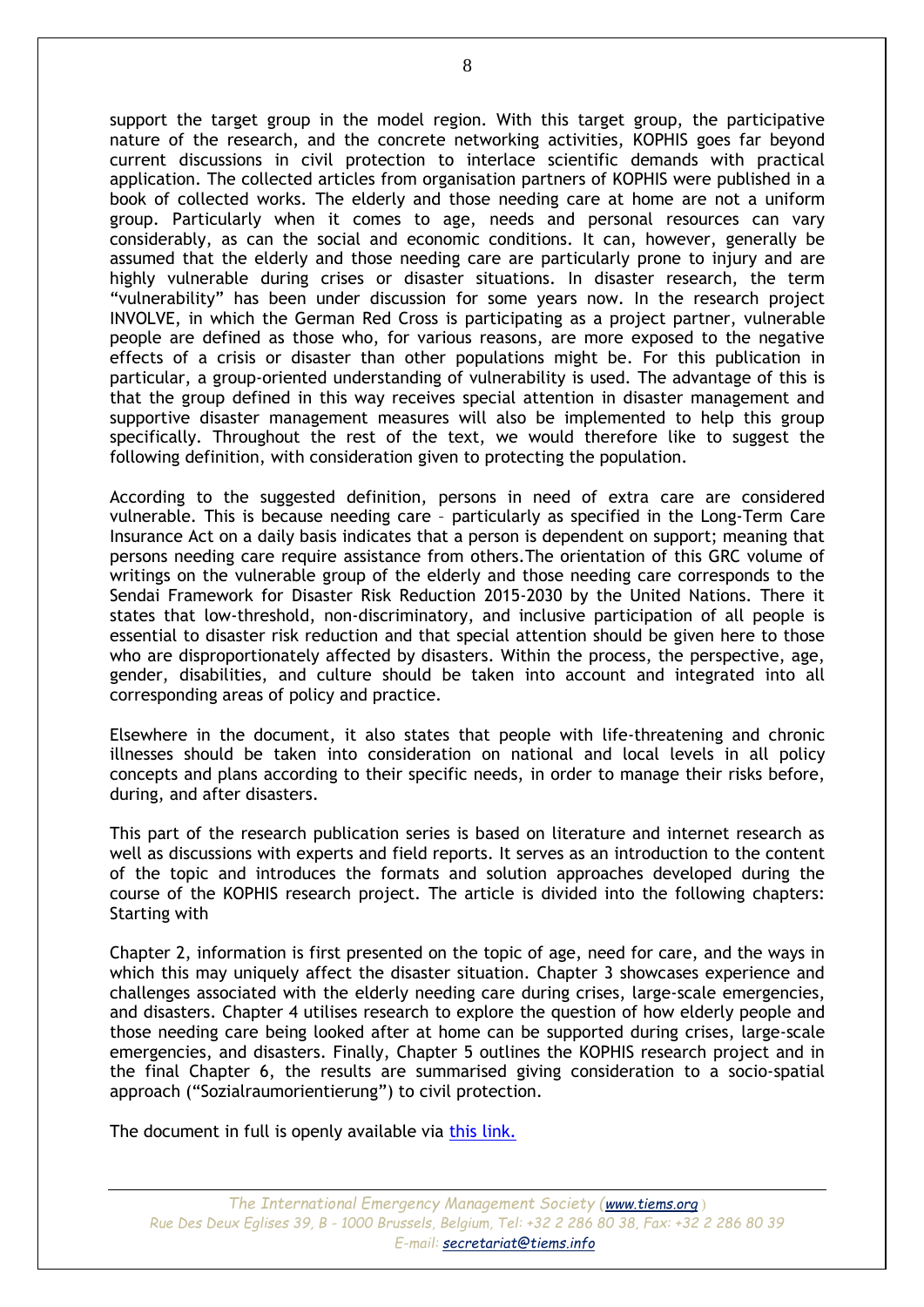### <span id="page-8-0"></span>**Strenghtening of Community Resilience – The German Red Cross Disaster Services**

German Red Cross National Headquarters



## **Strengthening of Community Resilience - The German Red Cross Disaster Services**



**Research Writings**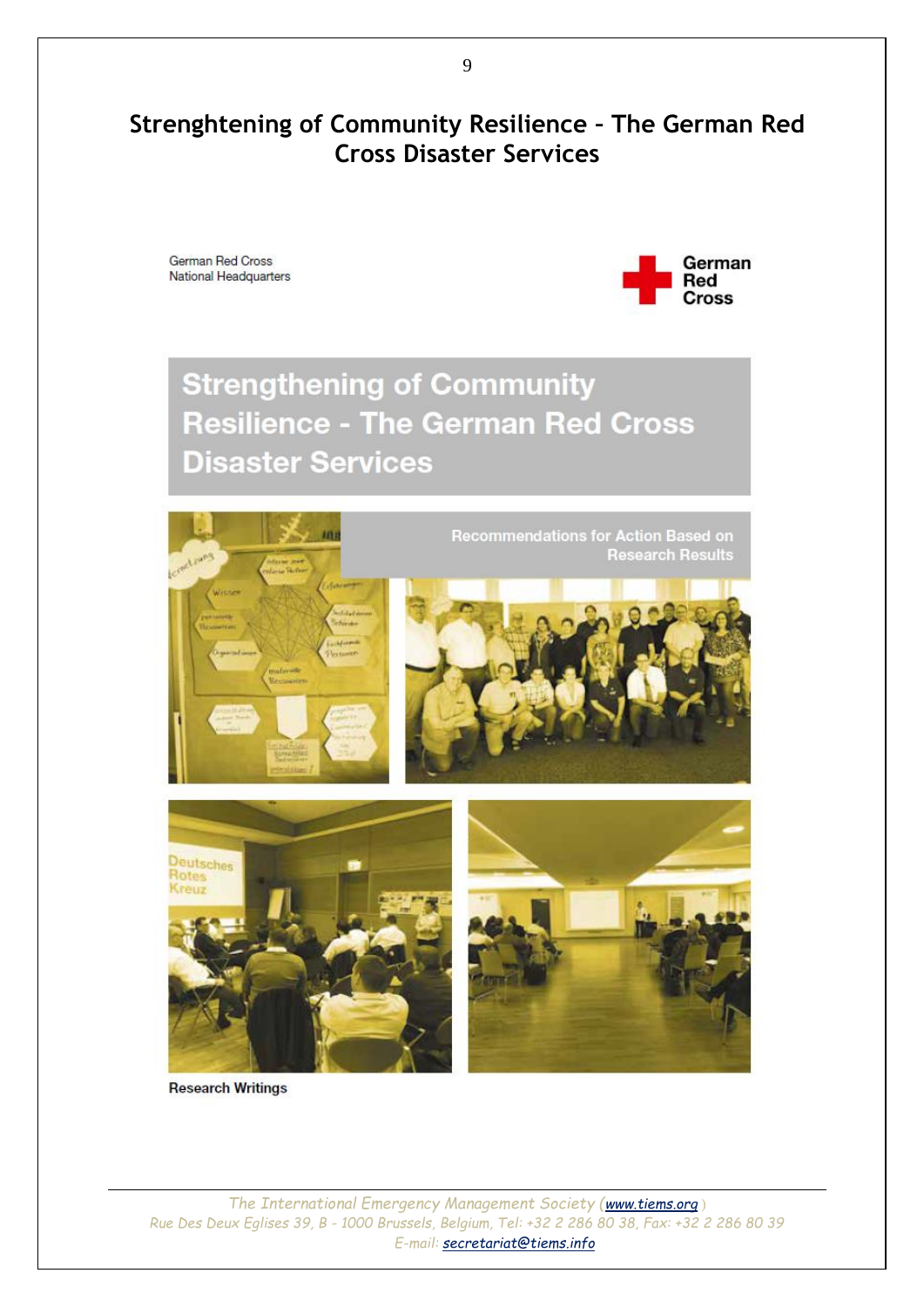#### **Research findings concerning the conditions for sustainable GRC disaster services**

This volume of the Research Writings in the German Red Cross (GRC) summarises the results of the project INVOLVE – Initiate Volunteerism to counter Vulnerability. The project arose within the context of needs communicated by the organisation and experiences from field assignments.

In 2012, the needs assessment of the GRC National Headquarters Unit Research in Civil Protection asked the entire association for topics that would contribute to the future topic portfolio and should be more closely examined. The topic "Strengthening the Resilience and Self-Help Capacities of the Population through Disaster Management" was specified as one of the three points of emphasis.

Resilience is a focal point which has been a prominent research and discussion topic in disaster research for some years now. Vulnerability is a concept closely associated with the topic of resilience, which is at times understood as the opposite of vulnerability. In the INVOLVE project, these terms have been assigned the following definitions:

**Vulnerability** generally refers to the susceptibility to injuries and disturbances. Vulnerable therefore means susceptible to injury or in need of help. Within the context of crises and disasters, those people who are especially susceptible to the negative effects of a crisis or disaster for various reasons are considered vulnerable persons.

**Resilience** describes the ability of individuals and communities to prevent emergencies, mitigate and manage their effects, and recover in a timely manner following a crisis, conflict or disaster (Deutsches Rotes Kreuz, 2014: 6).

**Definition of disaster services:** The GRC disaster services serve the purpose of providing help to those who are in an emergency situation, but who do not need immediate acute medical treatment (Deutsches Rotes Kreuz, 2011: 7). Disaster services complement and support welfare and social work services. The aim is to restore the daily living environment as quickly as possible while maintaining or restoring the physical, mental and social wellbeing of affected individuals. Self-help and self-determination of affected individuals are of first priority and deserve special support (Deutsches Rotes Kreuz 2018: 4).

The needs survey specifically referred to the strengthening of resilience *through disaster management*. Due to the flood water field assignments in 2013 and later the refugee assistance, the focus shifted to a special service associated with disaster management: disaster services. The high importance of disaster services in handling emergencies was apparent during both assignments.

The purpose of disaster services is to assist people in managing emergency situations and thus promote social resilience. As an aspect of disaster management, disaster services offer a central point of contact for measures designed to promote people's resilience in crises and disasters. During the survey carried out as part of the INKA 3 project, it became clear that many unaffiliated volunteers 4 were interested in activities that fall within the range of tasks covered by disaster services (Deutsches Rotes Kreuz, 2015: 29). This specialised service is therefore a point of contact for new forms of involvement.

The INVOLVE project takes these developments up: the goal of the project is to reduce social vulnerabilities by developing new strategies for disaster management, particularly for disaster services. The necessary empirical research for the project was carried out in three regions that were selected as reference regions for Germany as a whole: • Large city (Berlin)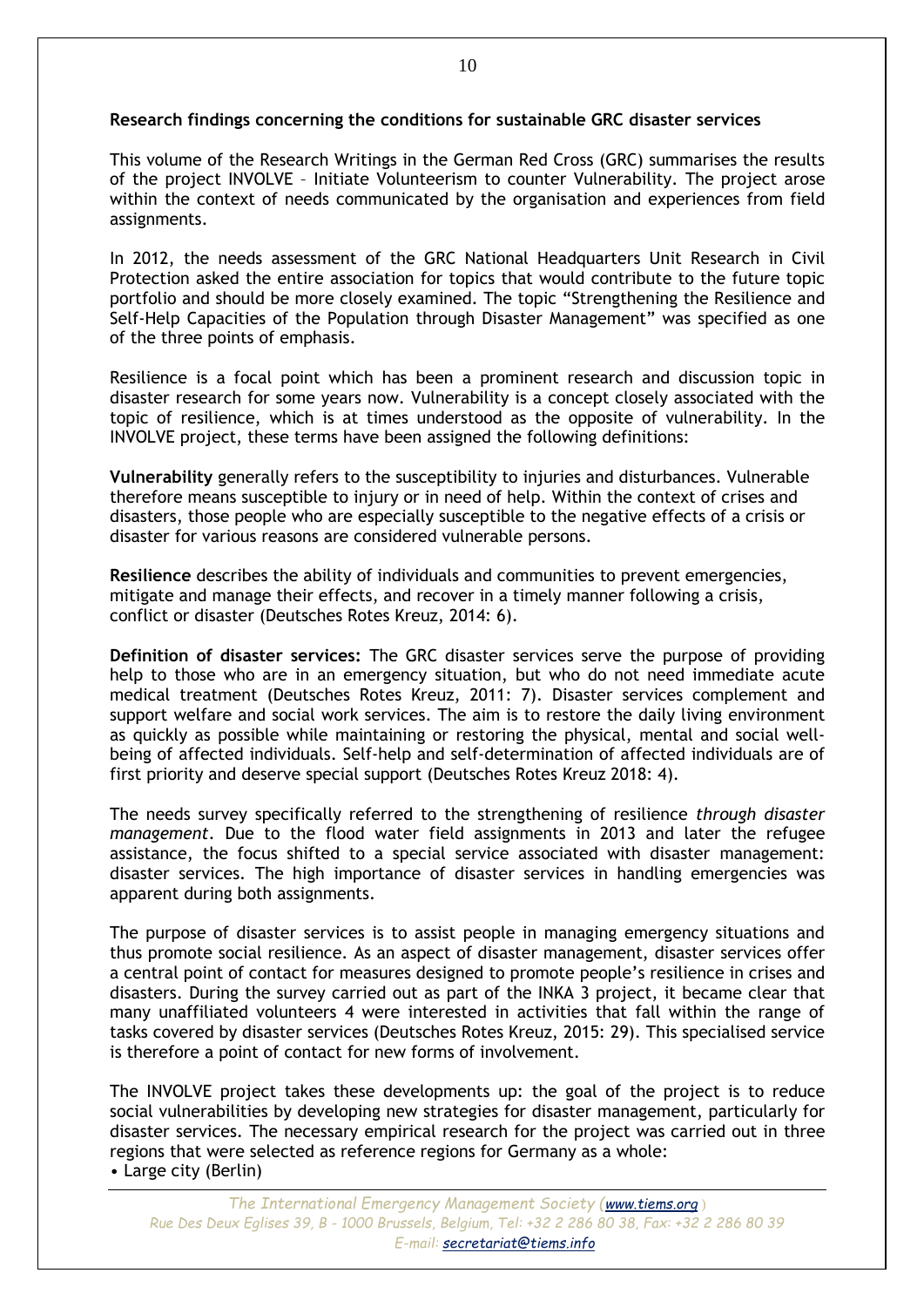- City (Jena)
- Rural area (Elbe-Havel-Land)

The document in full is openly available via [this link.](https://www.dropbox.com/s/g9ad2b9pddd0dhs/005%20-%20Strengthening%20of%20Community%20Resilience.pdf?dl=0)